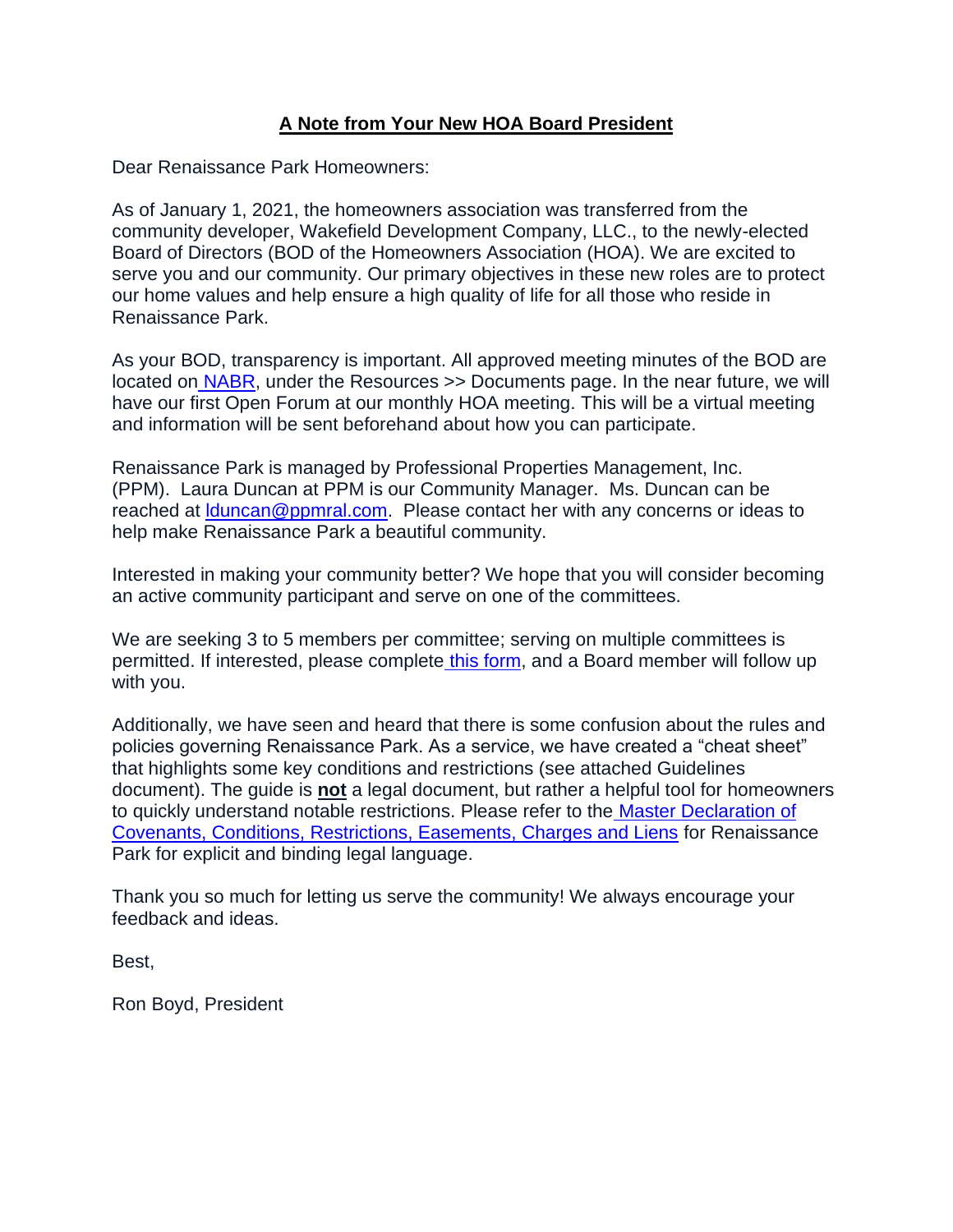

# **Homeowner Guidelines of Renaissance Park Master Association, Inc.**

*This guideline highlights some of the use restrictions depicted in "Use Restriction" article of the [Master](https://renaissanceparkmaster.nabrnetwork.com/public/849/r-park-covs.pdf)  [Declaration of Covenants, Conditions, Restrictions, Easements, Charges and Liens for Renaissance Park.](https://renaissanceparkmaster.nabrnetwork.com/public/849/r-park-covs.pdf) To view this digital document, you must have log-in credentials to the NABR Network for Renaissance Park.* 

*The guideline below is not a legal document, but rather a helpful tool for homeowners to quickly understand notable restrictions. Please refer to the Master Declaration for explicit and binding legal language.* 

*\_\_\_\_\_\_\_\_\_\_\_\_\_\_\_\_\_\_\_\_\_\_\_\_\_\_\_\_\_\_\_\_\_\_\_\_\_\_\_\_\_\_\_\_\_\_\_\_\_\_\_\_\_\_\_\_\_\_\_\_\_\_\_\_\_\_\_\_\_\_\_\_\_\_\_\_\_\_\_\_\_\_\_\_\_*

## **Parking & Vehicles**

Large, commercial vehicles and trailers cannot be parked on the street or in plain sight on your lot.

- → Mobile house trailers ("campers"), tractor trailers, boats, boat trailers, and any commercial vehicles are prohibited from being parked along the street.
- → Boats and boat trailers can be kept or parked on your lot in a garage or in a manner that is not visible from the street.
- → Abandoned or in-operable vehicles can be stored on your lot, out of sight of other lots or from the street. Vehicles with expired registration and inspection are considered abandoned or in-operable.

## **Pets**

Pets must be leashed at all times, and you are responsible for their clean-up. Pets are prohibited from the amenity areas (pool, tennis courts, clubhouse, etc.). Concerns with pet waste or unleashed pets can be reported to Animal Control, who has the legal authority to investigate and enforce these municipal violations.

- → Pets are prohibited from common areas maintained by the Association
- ➔ Pets must be on a leash at all times while not on your property
- → Pet owners are required to clean up after their pet on any lot, street, or common areas maintained by the Association

## **Signs**

Based on the covenants, signs advertising home services (roofing, painting, home contractor, etc.) are prohibited. Political candidate signs are prohibited outside of the time leading up to the election.

- → No more than 2 "For Sale" or "Rent" signs
- ➔ No more than 2 political candidate signs or other issues that appear on an election ballot. *These signs can only be placed 60 days before such election and must be removed 2 days after such election.*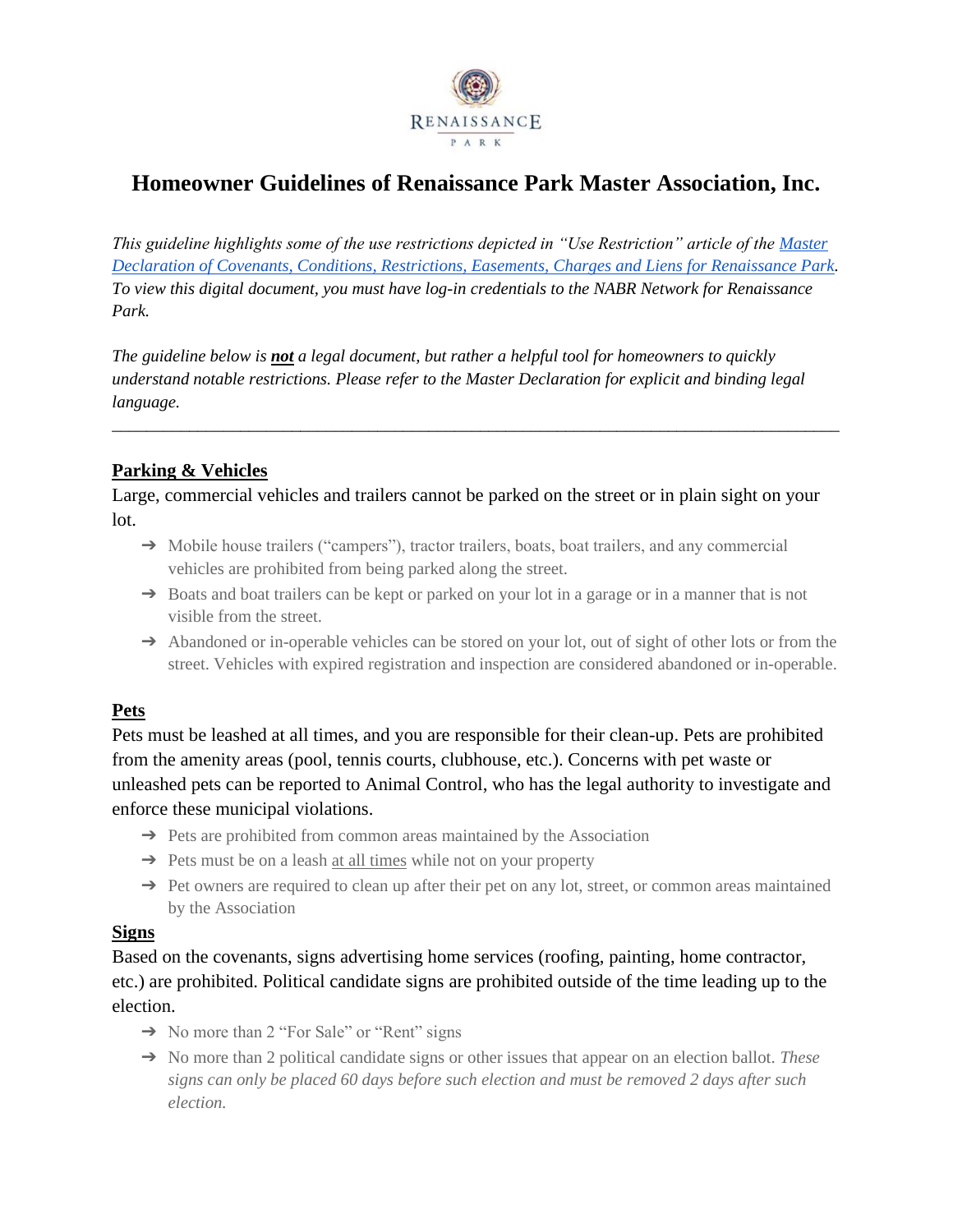

◆ Based on preceding decisions of the Board, homeowners are allowed to display nonpolitical signs. This is subject to change. You will be notified 15 days prior to a change in decision.

# **Fencing**

Fencing and landscaping walls must be approved by our Architectural Review Committee, unless it is required by the slope or grade of your lot, or if it was previously installed by the developer.

- $\rightarrow$  Chain link fences are prohibited.
- ➔ Any fence or wall installed must comply with the Zoning Ordinance and approved by the Architectural Review Committee, unless the wall is necessary by the slope or grade of the lot or if it was previously installed by the Renaissance Park Developer (Amelia Park LLC).
- **→** Review our community's [Architectural Guidelines](https://renaissanceparkmaster.nabrnetwork.com/files/849/dyn2268/Ren.-Park-ARC-Guidelines.pdf)
- → Submit a[n Architectural Application](https://renaissanceparkmaster.nabrnetwork.com/files/849/dyn2268/Renaissance%20Park%20Master%20Arch%20FORM.pdf) to the Architectural Review Committee. No work can begin until a final decision is made on your application.

#### **Maintenance and Improvements to your Lot**

#### You are responsible for maintaining your lot.

- → Owners are responsible for keeping their lot in "neat and attractive condition." By failing to comply, you are subject to the costs of bringing your lot into compliance.
- $\rightarrow$  Owners are responsible for keeping their lot in an "orderly condition and shall keep the improvements theron in a suitable state of repair."
	- ◆ If the owner fails to make a repair or performance maintenance, the Board of Directors by majority vote can enter upon their lot and repair, maintain, or restore the lot or exterior of the unit. In this instance, the owner will incur the cost of such repair, plus a 15% surcharge (administration fee).

## **Garbage**

Garbage cans should not be visible from the street when being stored on your lot. Garbage cans should only be on the street from Wednesday night to Thursday night (approx. 24-hour time period based on garbage pick-up).

- → Garbage cans must be stored behind your dwelling, in such a manner that it's not visible from the street
- → Garbage cans can be moved to the street on the night before the scheduled pick-up, and returned the night after pick-up.

#### **Nuisances**

"Noxious or offensive trade or activity" is prohibited

## **Residential Pools**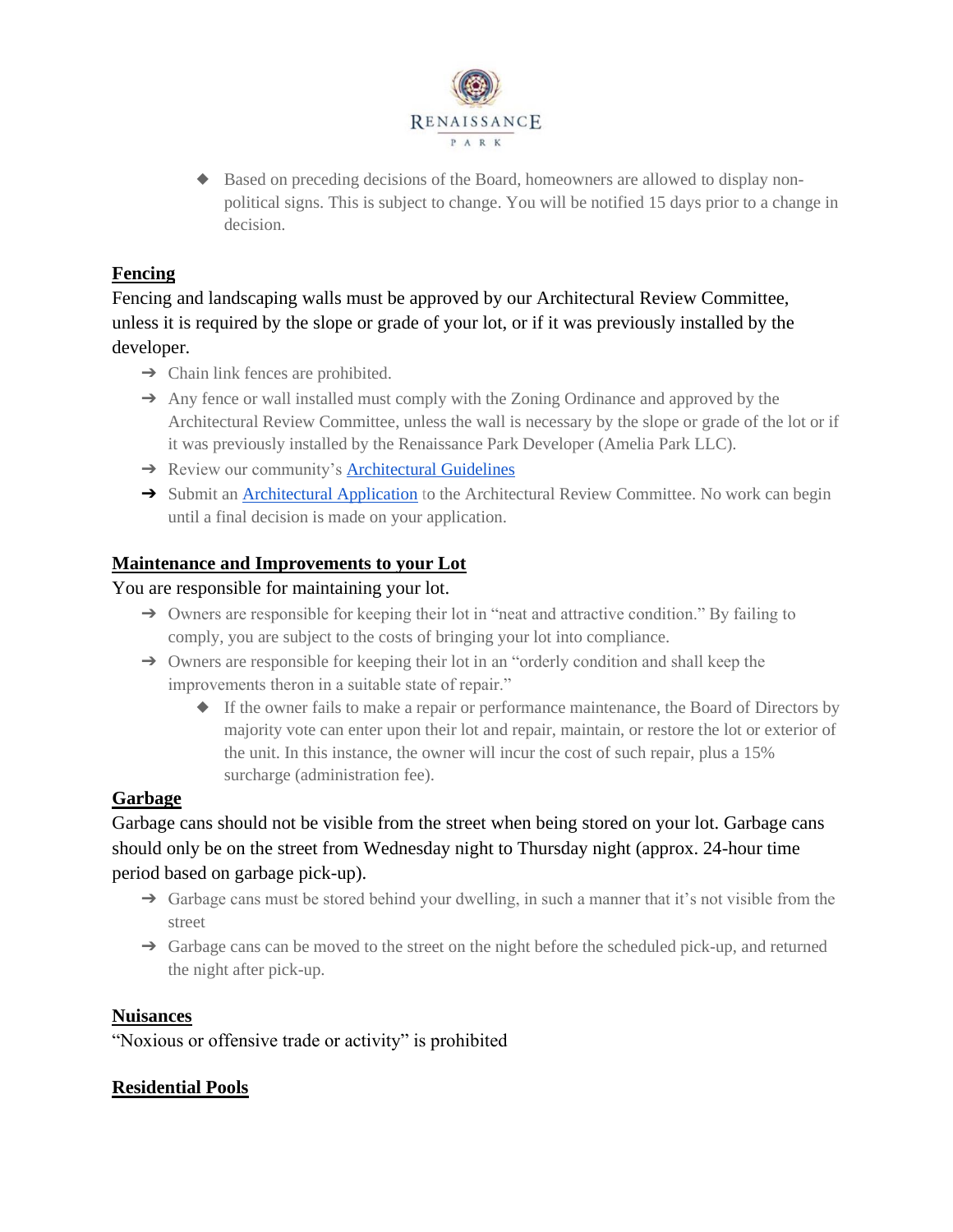

## Above-ground pools are prohibited, but kiddy pools in your backyard are OK.

# **Mailboxes**

### If you have a single-home mailbox, it must comply with one of two approved mailboxes.

- $\rightarrow$  Lots with their own dedicated mailboxes, must have a community-approved mailbox. There are 2 types of approved mailboxes -- both have a black decorative post, and one has house numbers on a plaque above a square box, and the other has house numbers printed on the door in a rounded box.
	- ◆ If you don't have a non-community standard mailbox or if you need a replacement or part, you can order (and install) one through Post & Pickets [\(morethanamailbox.com\)](http://morethanamailbox.com/) or Mailbox Medix [\(mailboxmedix@gmail.com](mailto:mailboxmedix@gmail.com) / 919-757-2253).

# **Renting Your Home**

You cannot rent your home if it is not your primary residence, and you have not been regularly occupying the home.

- $\rightarrow$  Renting your home is prohibited if the following applies:
	- ◆ The owner has not regularly occupied the home, and has no future intent to do so
	- ◆ The owner has not regularly occupied the home, and enters into a lease that provides the tenant with the option to purchase the home during or at the end of the lease
	- ◆ The primary purpose of owning the home is to lease the home to tenants, and not for the owner's primary residence

## **Making Exterior Enhancements to Your Lot**

Before you act upon any significant visual change to the exterior of your dwelling or lot landscaping (examples can include, but are not limited to: additions to your existing dwelling, exterior color changes, cable dishes), you must have written approval from the Architectural Review Committee.

- **→** Review our community's **[Architectural Guidelines](https://renaissanceparkmaster.nabrnetwork.com/files/849/dyn2268/Ren.-Park-ARC-Guidelines.pdf)**
- → Submit a[n Architectural Application](https://renaissanceparkmaster.nabrnetwork.com/files/849/dyn2268/Renaissance%20Park%20Master%20Arch%20FORM.pdf) to the Architectural Review Committee. No work can begin until a final decision is made on your application.

\_\_\_\_\_\_\_\_\_\_\_\_\_\_\_\_\_\_\_\_\_\_\_\_\_\_\_\_\_\_\_\_\_\_\_\_\_\_\_\_\_\_\_\_\_\_\_\_\_\_\_\_\_\_\_\_\_\_\_\_\_\_\_\_\_\_\_\_\_\_\_\_\_\_\_\_\_\_\_\_\_\_\_\_\_

#### *If a homeowner violates any provisions listed within the Master Declaration:*

*You will first be sent a reminder (mailed, and emailed), asking to correct the violation in a reasonable amount of time. If the violation persists you will be subject to a due process hearing with the Board of Directors. Depending on the outcome of the hearing, you could face a fine or suspension of privileges or services provided by the Association for a reasonable period of time. Please be aware that the accumulation of fines on your account can lead to a lien against your property and may be foreclosed pursuant to Chapter 47F of the North Carolina General Statutes.*